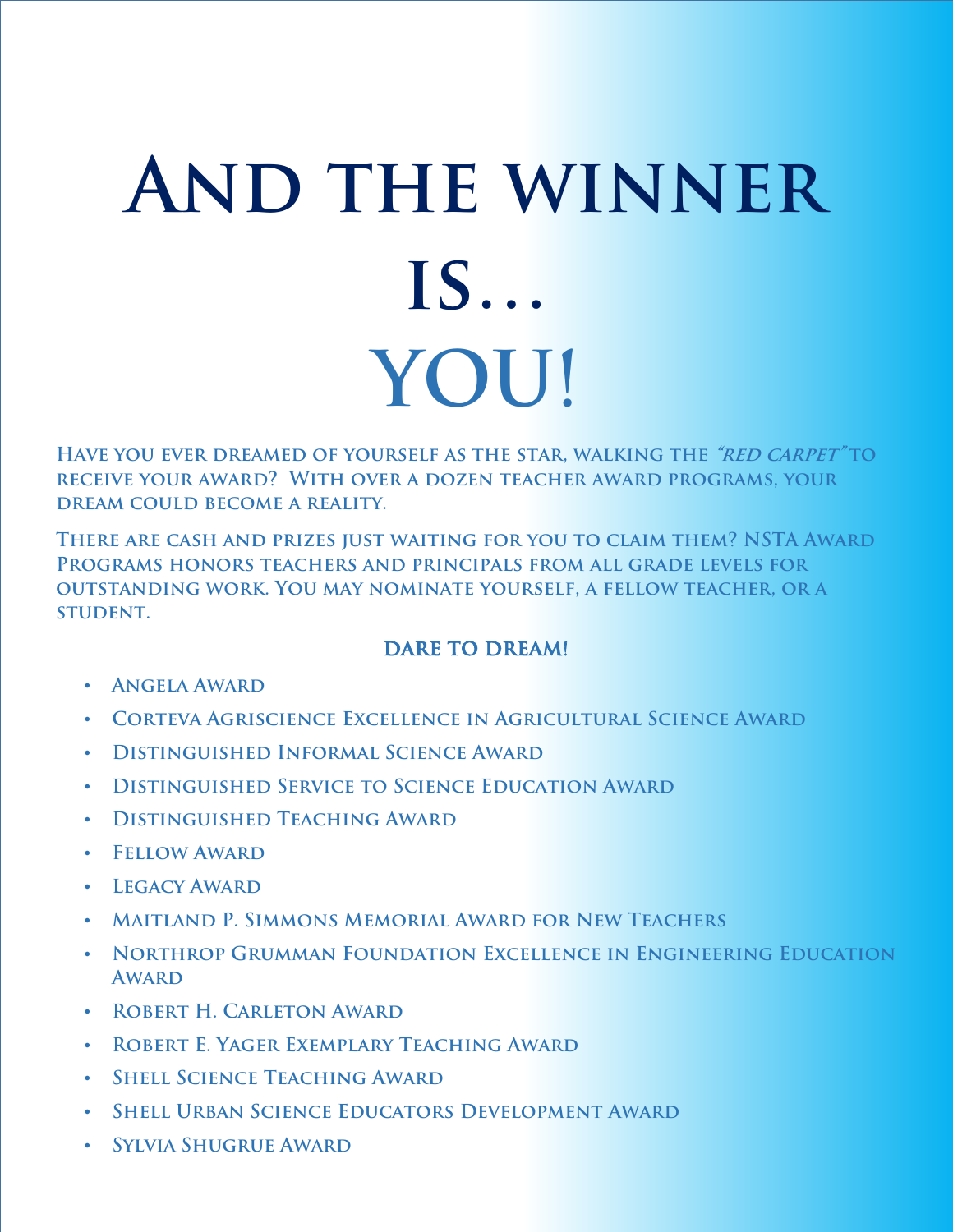• **Vernier Technology Awards**

**Visit our website for find out more information: https://www.nsta.org/awards-and-recognition-program**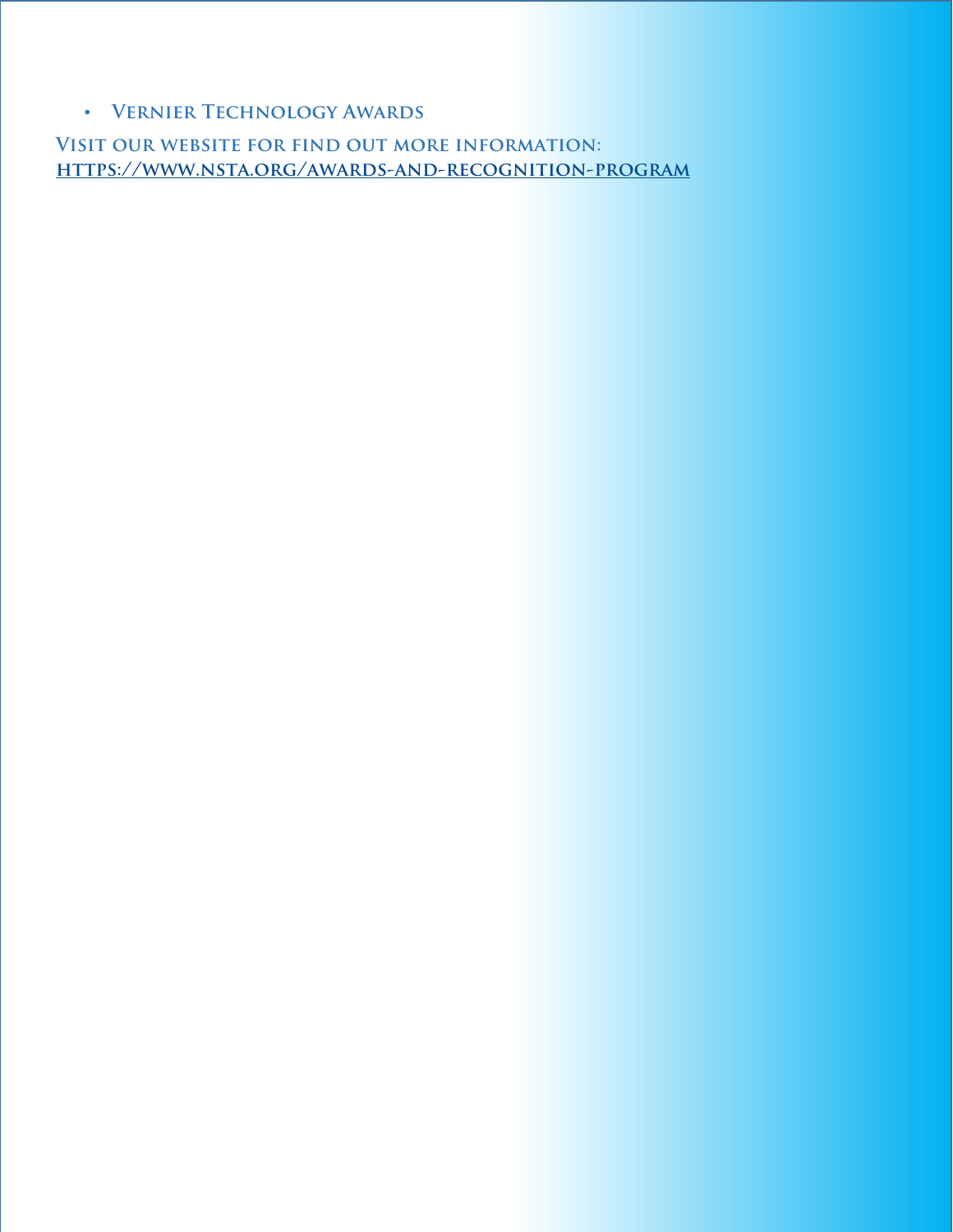| <b>AWARD</b>                                                                                                        | <b>WHO CAN APPLY</b>                                                                                                                                                                                     | <b>AWARD DESCRIPTION</b>                                                                                                                                                                                                                |
|---------------------------------------------------------------------------------------------------------------------|----------------------------------------------------------------------------------------------------------------------------------------------------------------------------------------------------------|-----------------------------------------------------------------------------------------------------------------------------------------------------------------------------------------------------------------------------------------|
| <b>ANGELA AWARD</b>                                                                                                 | <b>5TH-8TH GRADE FEMALE \$1000 SAVINGS BOND</b><br><b>SCIENCE STUDENT</b>                                                                                                                                |                                                                                                                                                                                                                                         |
| <b>ROBERT H. CARLETON</b><br><b>AWARD-DOW</b>                                                                       | <b>NSTA MEMBERS</b>                                                                                                                                                                                      | \$5000 CASH AWARD, CITATION & AN ALL-EXPENSES<br>PAID TRIP TO ATTEND THE NATIONAL CONFERENCE<br>(IF APPLICABLE)                                                                                                                         |
| <b>CORTEVA AGRISCIENCE</b><br><b>EXCELLENCE IN</b><br><b>AGRICULTURAL SCIENCE</b><br><b>AWARD</b>                   |                                                                                                                                                                                                          | K-12 SCIENCE TEACHERS \$2500 PRIZE/\$1000 FOR EXPENSE TO ATTEND THE<br>NATIONAL CONFERENCE (IF APPLICABLE)/<br>MENTORING/CLASSROOM RESOURCES/ACCESS TO<br><b>CORTEVA PLANT OR RESEARCH FACILITY</b>                                     |
| <b>NSTA DISTINGUISHED</b><br><b>AWARDS:</b><br>- INFORMAL<br>- SERVICE TO SCIENCE<br><b>EDUCATION</b><br>- TEACHING | <b>NSTA MEMBERS</b>                                                                                                                                                                                      | CITATION AND 3 NIGHTS HOTEL DURING THE<br>NATIONAL CONFERENCE (IF APPLICABLE) & \$500<br><b>TRAVEL FUNDS.</b>                                                                                                                           |
| <b>FELLOW AWARD</b>                                                                                                 | <b>NSTA MEMBERS</b>                                                                                                                                                                                      | CITATION & PIN/1 NIGHT LODGING DURING THE<br><b>NATIONAL CONFERENCE (IF APPLICABLE)</b>                                                                                                                                                 |
| <b>LEGACY AWARD</b>                                                                                                 | <b>NSTA MEMBERS</b>                                                                                                                                                                                      | \$500 EXPENSES-FAMILY MEMBER/2 NIGHTS<br>LODGING TO ATTEND THE NATIONAL CONFERENCE<br>(IF APPLICABLE)                                                                                                                                   |
| MAITLAND P. SIMMONS-<br><b>MEMORIAL AWARD FOR NEW</b><br><b>TEACHERS</b>                                            | <b>NSTA MEMBERS</b>                                                                                                                                                                                      | CERTIFICATE, \$1000 TOWARD EXPENSES TO ATTEND<br>THE NATIONAL CONFERENCE (IF APPLICABLE)                                                                                                                                                |
| <b>NORTHROP GRUMMAN</b><br><b>FOUNDATION EXCELLENCE</b><br>IN ENGINEERING<br><b>EDUCATION AWARD</b>                 | K-12 PUBLIC SCHOOL<br><b>SCIENCE OR</b><br><b>TECHNOLOGY</b><br><b>TEACHERS</b>                                                                                                                          | PLAQUE, \$5000 MATERIALS/\$3000 CASH PRIZE &<br>\$2000 FOR EXPENSES TO ATTEND THE NATIONAL<br><b>CONFERENCE (IF APPLICABLE)</b>                                                                                                         |
| <b>SHELL SCIENCE TEACHING</b><br><b>AWARD</b>                                                                       |                                                                                                                                                                                                          | K-12 science teachers Winner: \$10,000 cash prize & an all-expenses<br>PAID TRIP TO ATTEND THE NATIONAL CONFERENCE<br>(IF APPLICABLE). FINALISTS: ALL-EXPENSES PAID TRIP<br>TO ATTEND THE NATIONAL CONFERENCE (IF<br><b>APPLICABLE)</b> |
| <b>SHELL URBAN SCIENCE</b><br><b>EDUCATORS DEVELOPMENT</b><br><b>AWARD</b>                                          | K-12 URBAN SCIENCE<br><b>TEACHERS IN ELIGIBLE</b><br><b>UNDERREPRESENTED</b><br><b>GROUPS: AFRICAN</b><br>AMERICAN, HISPANIC<br><b>AMERICAN, NATIVE</b><br>AMERICAN/ALASKA<br><b>NATIVE WHO MAINTAIN</b> | PLAQUE, \$1800 FOR EXPENSES TO ATTEND THE<br>NATIONAL CONFERENCE (IF APPLICABLE)                                                                                                                                                        |